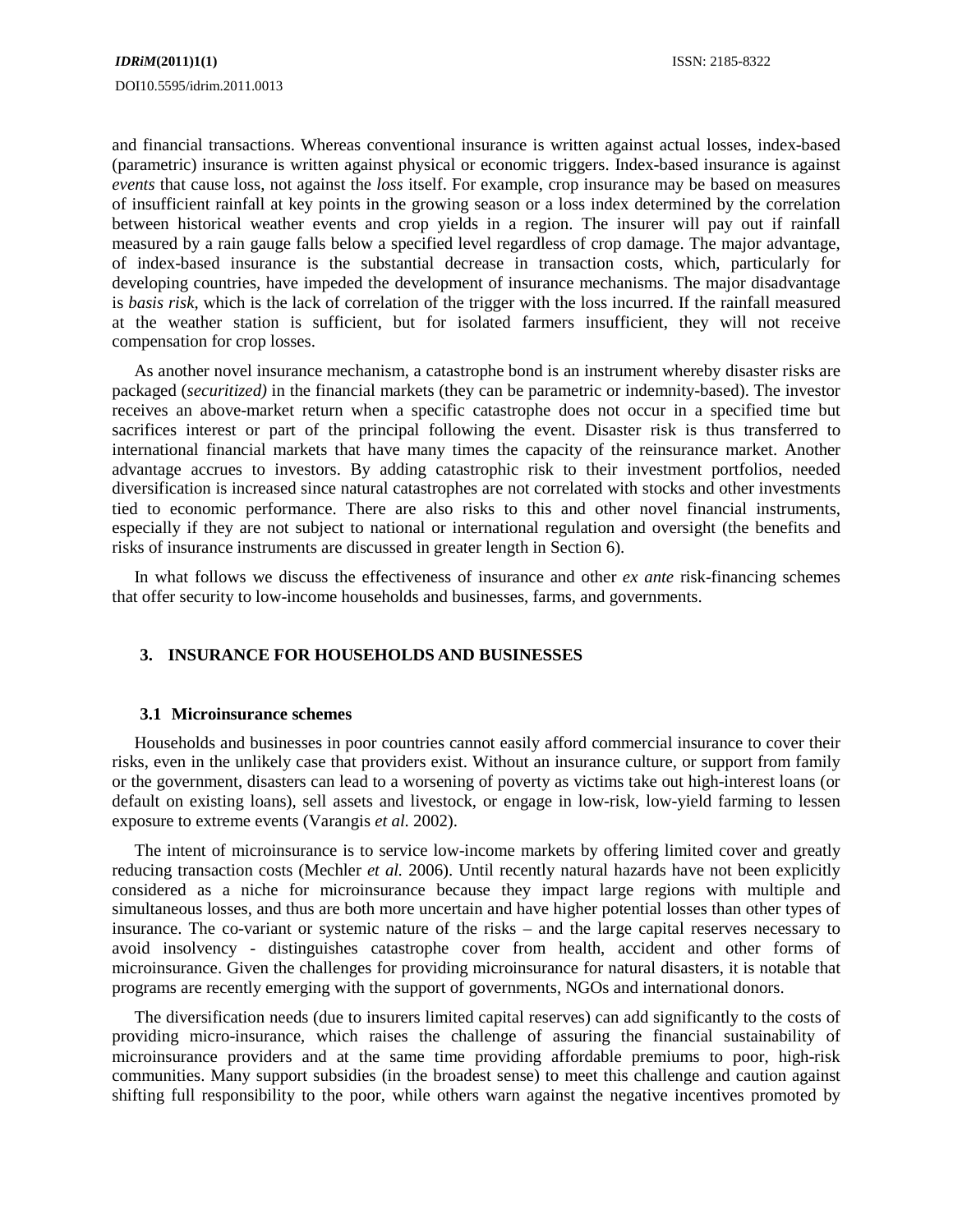subsidies and favour limiting support. It is notable that some programs (like the *Afat Vimo* program in Gujarat, see Vaux 2007) does not adjust premiums to award risk-reducing behaviour, which introduces moral hazard in the sense that clients may not take cost-effective preventive measures. Despite the advantages of donor-supported public private partnerships in providing sustainable and affordable insurance, there are thus concerns that excessive public and international support will distort market prices and greatly jeopardize the incentive effects of insurance.

## **3.2 National insurance programs**

Microinsurance programs usually serve only very few clients. Scaling up across regions with uncorrelated risks adds valuable diversification to these schemes (the scaled-up Proshika scheme in Bangladesh appears to include co-variant risks, see ILO 2005), but at the same time diminishes the institutional familiarity and trust that contributes both to their success and expense. This raises the question of how insurance can effectively serve large regions or countries exposed to high systemic risks.

Even in industrialized countries, private insurers have been reluctant to offer region- or nation-wide policies covering flood and other hazards because of the systemic nature of the risks, as well as problems of moral hazard and adverse selection (Kunreuther 1998). Moral hazard occurs when the insured change behaviour after the purchase of the insurance, making them more risky. Adverse selection occurs when those facing higher risks purchase insurance, and those less at risk do not. Especially for large-scale systems, purchasers often have information that is not known to insurers, or costly to obtain. This asymmetric knowledge jeopardizes the insurance pool.

Furthermore, even well capitalized and diversified insurers face insolvency for repeated high-loss events, and demonstrates the importance of public or private arrangements that protect clients against insurer insolvency (Insurance Journal 2005; US Government Accounting Office 2005; StormingMad.com 2006).

 In an attempt to exploit the advantages of a national pool for disaster risks, and to avoid the problems that plague systems in high-income countries, the World Bank and Turkish experts designed the Turkish Catastrophe Insurance Pool (TCIP). The purposes of this pool were to reduce the government's fiscal exposure (large post-disaster liabilities) by gradually building up capital in an insurance pool funded by affordable private contributions, and to create incentives for retrofitting apartment buildings and reducing risk. The TCIP would not have been possible without recent advances in catastrophe modelling. In the absence of large sets of historical data, advanced risk modelling simulation techniques have increased the confidence insurers place in risk estimates and greatly enhanced the insurability of catastrophic risks (Kozlowski and Mathewson 1997; Bier *et al.* 1999; Clark 2002; Boyle 2002). Although risk assessments can be very resource intensive, by drawing attention to risk and prevention measures they can be useful beyond the pricing of insurance contracts. This is the case in Turkey, where local universities have worked together with government in assessing risks and drawing up a blueprint for prevention.

## **4. INSURANCE FOR FARMERS AND HERDERS**

In 2001, global annual agricultural and forestry insurance premiums amounted to some US\$6.5 billion compared with the estimated total value of agricultural production of US\$1,400 billion, or 0.5% global cover. This cover is concentrated in developed countries, with only a minor percentage of global premiums paid in the developing world (Roberts 2005). Still, programs exist throughout Asia (e.g., in India, Malaysia and the Philippines), Latin America (e.g., in Argentina and Brazil) and Africa (e.g.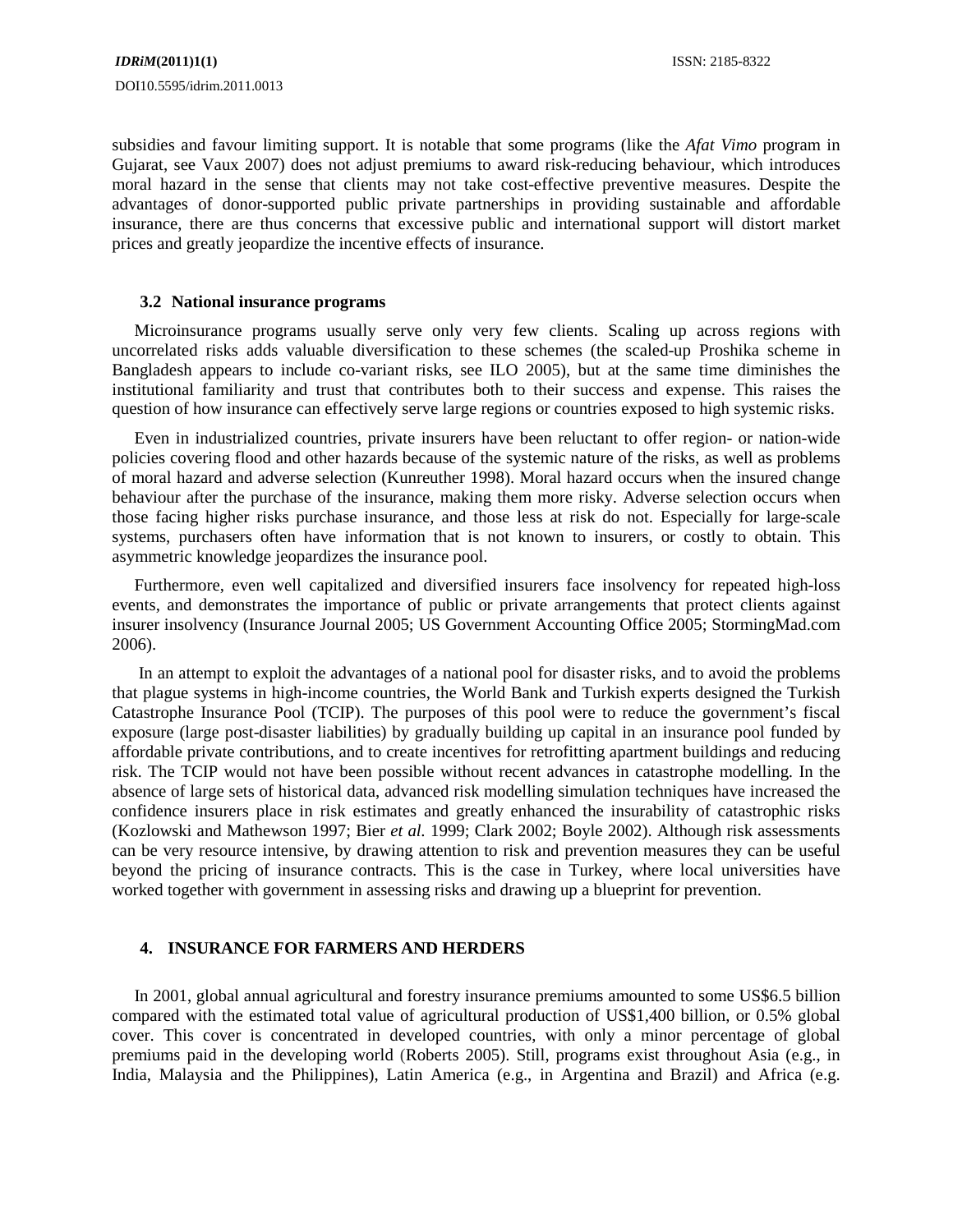Mauritius). For the most part, they are heavily subsidized, such as the crop insurance program in the Philippines, where farmers are at high risk to cyclones, droughts and pests (Reyes and Domingo 2009).

There is a great deal of controversy surrounding subsidized agricultural insurance. Subsidized programs in North America and Europe are viewed by many economists as failed policy. Commenting on the US farm insurance program, Jerry Skees (2001) has this to say:

*What was once a good idea — using crop insurance to share risk in agriculture — has become bad public policy in America. What was touted as a "market-based solution" is now very costly, inefficient, and inequitable…*

The system is highly subsidized, from 40 to 60% of premium, which not only keeps farmers in highrisk production but also gives greater financial advantages to those with higher premium, meaning higher risk, practices. Distorting market prices has led to vast inefficiencies and high costs to the government. The authors query whether post-disaster aid – itself very inefficient - would not be preferred to the current market-based insurance solution. Subsidies are a concern for agricultural insurance programs in developing countries, not only because of inefficiencies caused by market distortions, but also because governments cannot afford to facilitate income transfers given the large segments of the population often engaged in farming. Whether these concerns should be transposed to international donors querying their role in supporting pro-poor insurance programs is a subject of debate, which will be taken up in Section 6.4.

## **4.1 Index-based crop insurance**

Traditionally, insurers have paid claims based on actual losses (indemnity-based insurance), which requires extensive networks of claims adjusters who assess individual losses following an event. It also means investing in marketing to individual farms and controlling moral hazard. Moreover, insurers in low-income countries have far less access to global crop reinsurance markets than do those in developed countries. The low volume of business and large fixed transactions costs means that reinsurers can service these markets only at high cost. Traditional indemnity-based crop insurance programs are thus costly, which is a reason why many such programs have failed in developing countries (World Bank 2005).

To avoid the high transaction costs of indemnity-based insurance systems, index-based or parametric schemes make payouts contingent on a physical trigger, such as rainfall measured at a regional weather station, thus circumventing expensive claims settling. In the case of weather derivatives, farmers collect an insurance payment if the index reaches a certain measure or "trigger" regardless of actual losses. These schemes may offer a less costly and thus more viable alternative to traditional indemnity-based crop insurance.

Because of the physical trigger, there is no moral hazard; to the contrary, farmers will have an incentive to reduce potential losses, for instance, by diversifying their crops. Because they can access higher yield and higher risk crops, the insurance will promote cost effective higher-risk activities (in contrast to moral hazard). In the words of one of the designers of the Malawi program:

*We want farmers to adopt high return technologies that allow them finally to make the leap and accumulate earnings over time. Systemic risk is THE factor impeding this and so far banks cannot handle the risk and the high transaction costs in rural areas. This Malawi transaction shows that there is a sustainable way to take the big rocks out of the way - drought risk – and clear the path to development! (Hess 2005)* 

Although direct premium subsidies are not necessary, the program received assistance from the World Bank for starting up operations. It should be kept in mind, however, that the Malawi program provides only very limited coverage. By reducing loan repayments in the case of drought, the insurance only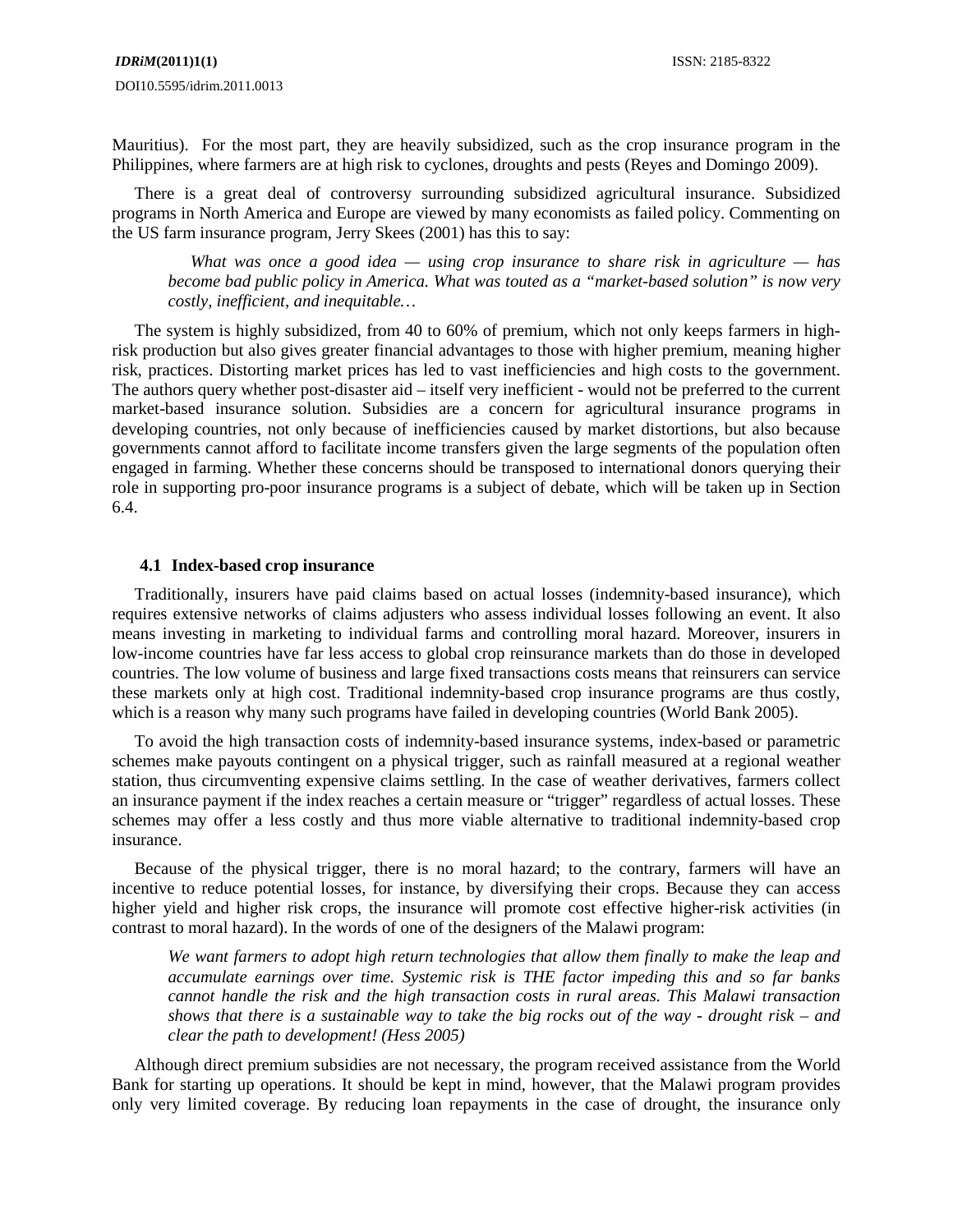indirectly protects farmers from loss of livelihood and food insecurity. Providing higher coverage to reduce food insecurity would likely render the system unaffordable to the subsistence farmers.

This is not the case with a similar pilot scheme, BASIX, launched by a rural microfinance organization in the Indian state of Andhra Pradesh, which provides cash payouts – albeit to middle-income farmers who insure their cash crops (Hess and Syroka 2005; Mechler *et al*. 2006).

Comparing the two schemes in Malawi and India, neither of which has public assistance from taxpayers, the question arises whether more extensive outside assistance for microinsurance schemes of this type is necessary. Can the private market fulfil the insurance needs of the poor? The answer, of course, depends on the ability of clients to afford the requisite cover. Middle-income farmers in Andhra Pradesh can afford the premiums for insurance that significantly reduces their insecurity; this would not be the case for very low-income farmers in Malawi, who cannot afford such extensive coverage. Unless supported by technical assistance, national subsidies or international donors, these schemes are out of reach for very low-income smallholder farmers facing high risks.

This explains why international insurers have been reluctant to commit significant capital and underwriting expertise to developing market based micro-insurance programs. Support from international donors can change this. As a recent case in point, Swiss Re has insured about 150,000 smallholder farmers in Kenya, Mali and Ethiopia against drought through a parametric product. The insurance is purchased by the internationally backed NGO, and other partners are being solicited to provide further financial support.

## **4.2 Index-based livestock insurance[5](#page-9-0)**

In Mongolia, where domestic animals provide subsistence income, and wealth to protect nearly half the residents, a harsh winter (dzud) can have devastating effects even for experienced herders. To protect herders against livelihood losses from extreme weather, an innovative livestock insurance program has recently been developed by the World Bank. It stands in contrast to Mongolia's traditional indemnitybased livestock insurance, which was ineffective for several reasons: the high costs of settling claims across vast areas, the disincentives to reduce losses and the incentives to falsely report animal deaths. The goal of the new public-private system according to its founders (see Mahul and Skees 2006) is to (i) offer insurance coverage that is attractive to herders, (ii) involve the domestic insurance market while protecting it against catastrophic losses, and (iii) limit the fiscal exposure of the government.

As with other index-based systems, the Mongolian scheme minimizes moral hazard, but since the claim payment is triggered by the event (the dzud) rather than individual losses, basis risk is a concern. Insurance claims depend on overall mortality, which means the index-based livestock insurance (IBLI) provides strong incentives to individual herders to manage their herds so as to minimize the impact of major dzud events. But, the imperfect match between index payouts and individual livestock losses can be a significant issue for extreme winters with large losses, in which case the designers hope that other informal risk sharing measures will be enhanced.

Like in Malawi (Suarez *et al.* 2007), lack of understanding of the index system may present a problem, and focus groups with herders have already been conducted to help shape educational material. Finally, the potential for fraud in the distribution of the product, and elsewhere in the system, is not negligible despite certification of sales persons, the use of unique identification numbers and redundant accounting systems.

 $\overline{a}$ 

<span id="page-9-0"></span><sup>&</sup>lt;sup>5</sup>This section is based on Mahul and Skees 2006.